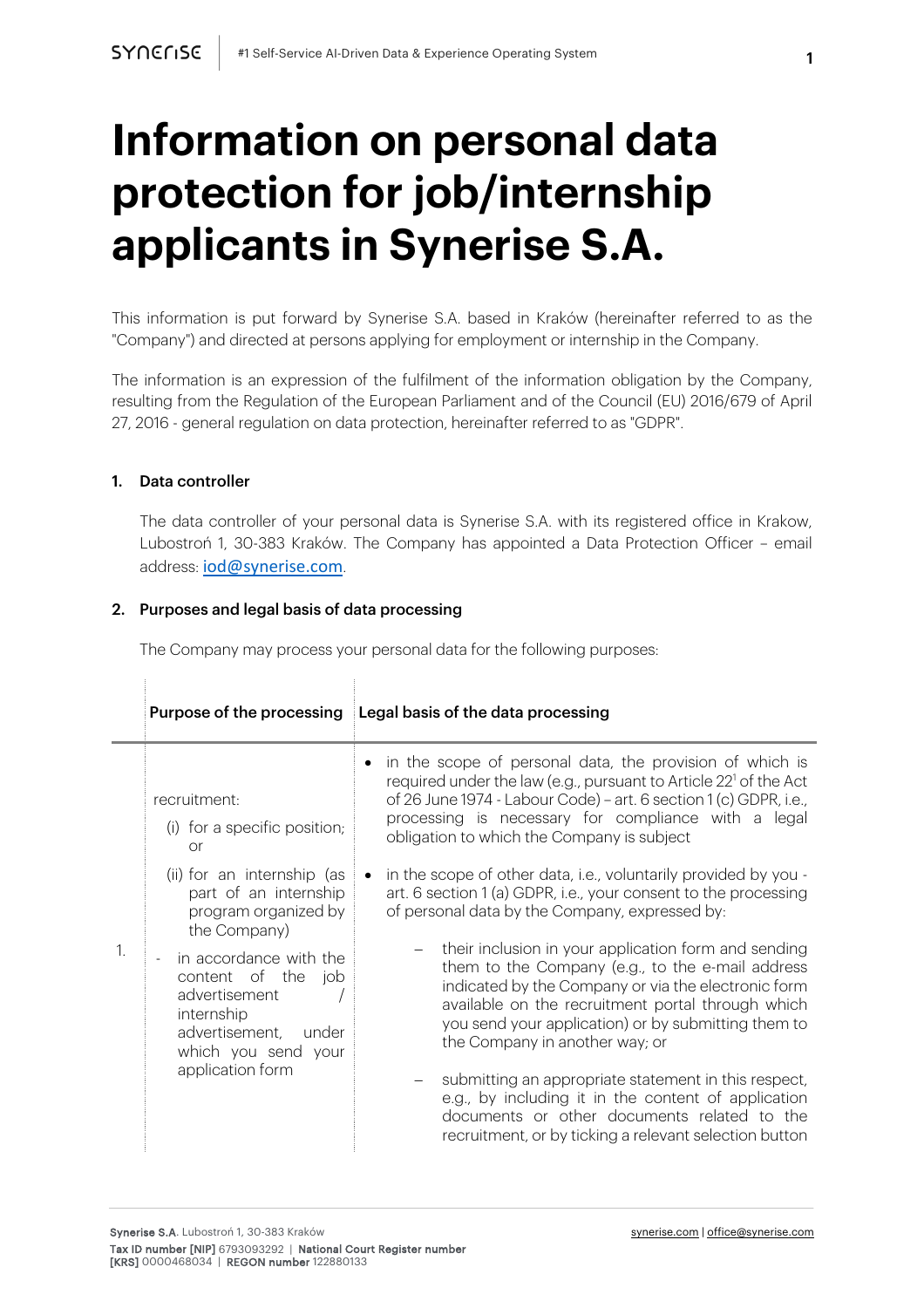| -<br>ł       |
|--------------|
| I<br>۰,<br>v |
|              |
|              |

|                       |                                                                                                                                                                                                                                                     | (if the Company makes such functionality available<br>for a given recruitment process)                                                                                                                                                                                                                                                                                                                                                                             |
|-----------------------|-----------------------------------------------------------------------------------------------------------------------------------------------------------------------------------------------------------------------------------------------------|--------------------------------------------------------------------------------------------------------------------------------------------------------------------------------------------------------------------------------------------------------------------------------------------------------------------------------------------------------------------------------------------------------------------------------------------------------------------|
|                       |                                                                                                                                                                                                                                                     | in the scope of special categories of data referred to in art. 9<br>section 1 GDPR (e.g., data concerning health), which you<br>voluntarily and on your own initiative provide to the<br>Company, your explicit consent, referred to in art. 9 section<br>2 (a) GDPR, is required for their processing by the Company                                                                                                                                              |
| 2.                    | conducting<br>future<br>recruitment processes with<br>your participation                                                                                                                                                                            | art. 6 section 1 (a) GDPR, i.e., your consent to the processing of<br>personal data by the Company for this purpose, expressed by<br>submitting an appropriate statement in this respect, e.g., by<br>including it in the content of application documents or other<br>documents related to the recruitment, or by ticking a relevant<br>selection button (if the Company makes such functionality<br>available for a given recruitment process)                   |
| 3.                    | verification<br>оf<br>your<br>qualifications and skills                                                                                                                                                                                             | art. 6 section 1 (f) GDPR, i.e., processing is necessary for the<br>purposes of the legitimate interests pursued by the Company,<br>which is the verification of qualifications and skills of candidates<br>for a job / internship in order to select the right person for the<br>position / internship for which a given recruitment process is<br>conducted                                                                                                      |
| $\mathcal{A}_{\cdot}$ | drawing up an employment<br>contract or a civil law<br>and<br>contract<br>communication in matters<br>related<br>the<br>to<br>оf<br>commencement<br>employment / internship in<br>the Company (in the event<br>of a positive recruitment<br>result) | art. 6 section 1 (b) GDPR, i.e., processing is necessary in order to<br>take steps at the request of the data subject prior to entering<br>into a contract, as well as art. 6 section 1 (f) GDPR, i.e., processing<br>is necessary for the purposes of the legitimate interests pursued<br>by the Company, consisting in the possibility of providing the<br>employed person with all the information necessary to start<br>employment / internship in the Company |
| 3.                    | exercise of legal claims                                                                                                                                                                                                                            | art. 6 section 1 (f) GDPR, i.e., processing is necessary for the<br>purposes of the legitimate interests pursued by the Company,<br>which are: ensuring the legal security of the Company, including<br>through the determination, investigation or defense of claims<br>related to the recruitment process                                                                                                                                                        |
| 4.                    | performing<br>legal<br>obligations incumbent on<br>the Company                                                                                                                                                                                      | art. 6 section 1(c) GDPR, i.e., processing is necessary for<br>compliance with a legal obligation to which the Company is<br>subject (e.g., in the field of exercising Your rights referred to in<br>Point 6 below)                                                                                                                                                                                                                                                |

## 3. Data recipients

The recipients of your personal data are our service providers, i.e., entities providing specific services for the Company, when their performance requires data processing (e.g., providers of IT, legal services), and also - as defined by law - authorized public administration bodies (e.g., the tax office, the police, courts).